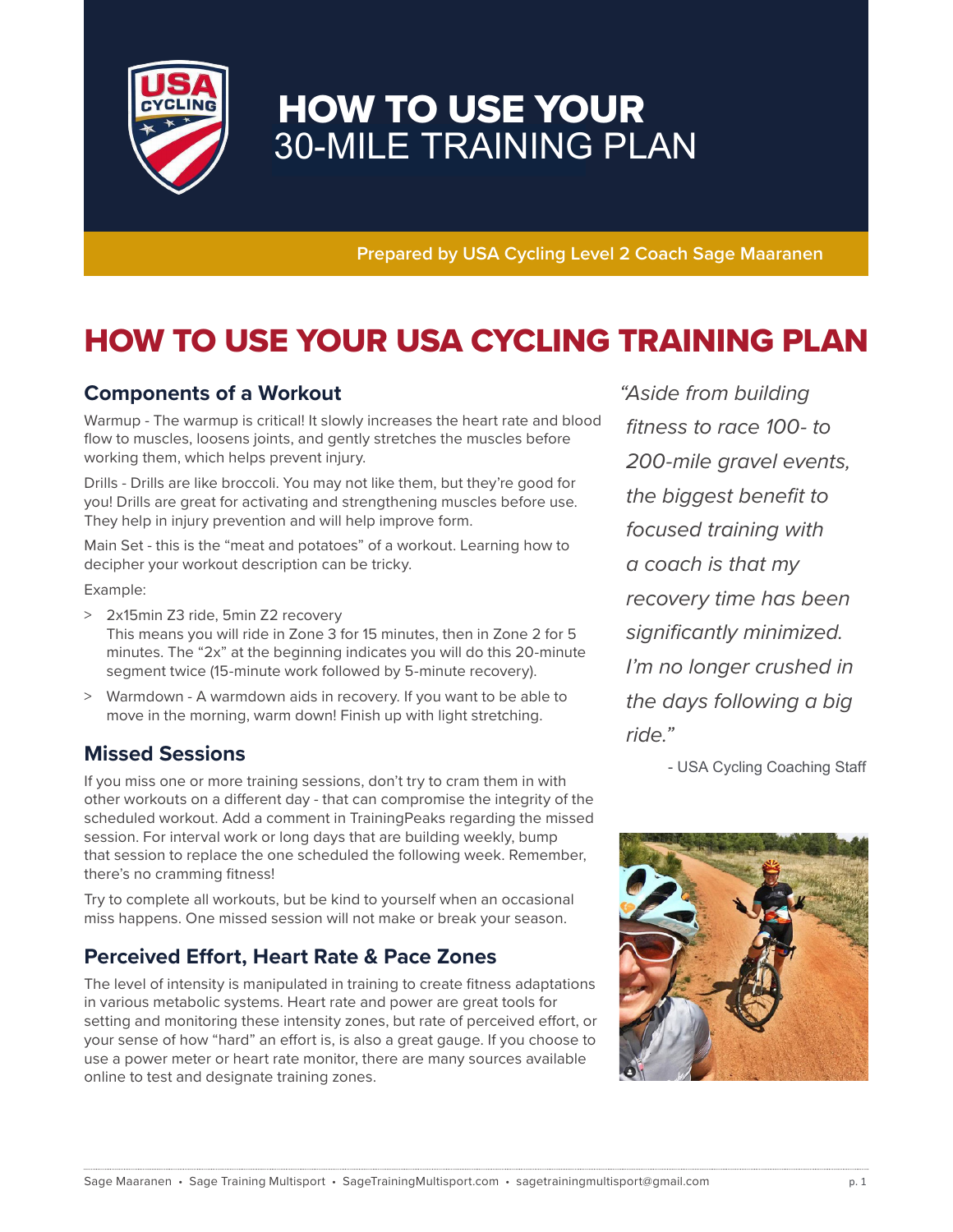

# HOW TO USE YOUR 30-MILE TRAINING PLAN

**Prepared by USA Cycling Level 2 Coach Sage Maaranen**

### HOW TO USE YOUR USA CYCLING TRAINING PLAN continued

#### **Rate of Perceived Effort:**

Rate of Perceived Effort (RPE) is frequently used on different scales. For ease, the scale in this training plan uses a scale of 1-10.

#### **The Zones:**

> Zone 1- Recovery Zone

 Rate of Perceived Effort (RPE) is <5. Should feel very easy, almost guiltinducing! Zone 1 is great for recovery after a harder interval, or for an entire recovery session as movement at an easy pace can help develop economy.

> Zone 2- Aerobic Endurance

 RPE is in the 5-7 range. Pace and effort feels very easy at the beginning, but if held for a long duration becomes more and more challenging. If running or cycling at this level, it should be easy to hold a conversation.

 Many athletes have a hard time with the idea of training slow on purpose. But some really cool stuff happens during aerobic training. It helps increase stroke volume (the amount of blood pumped per beat), aerobic enzymes, mitochondria, and capillarization. To learn more about the benefits of aerobic training, check out online resources.

- > Zone 3- Tempo RPE is 7-8, conversation is difficult to hold.
- > Zone 4-Lactate Threshold

 RPE 8-9. A tough effort. Legs and lungs are burning! It would be difficult to hold this pace for more than an hour.

 On workouts with Z4 intervals less than 5 minutes, rely on perceived effort and pace rather than heart rate as there is a delay before heart rate rises.

> Zone 5- Anaerobic

 RPE 10. These efforts can help boost aerobic capacity (VO2max), economy, and anaerobic threshold. In racing, this zone can be used to make short, big pushes. Intervals are short (if you can hold the effort for more than 5-6 minutes, you are under the target effort) with rest periods equal to the work interval.

 On workouts with shorter intervals, it will take heart rate a while to catch up. On these intervals, rely on perceived effort and pace rather than heart rate.

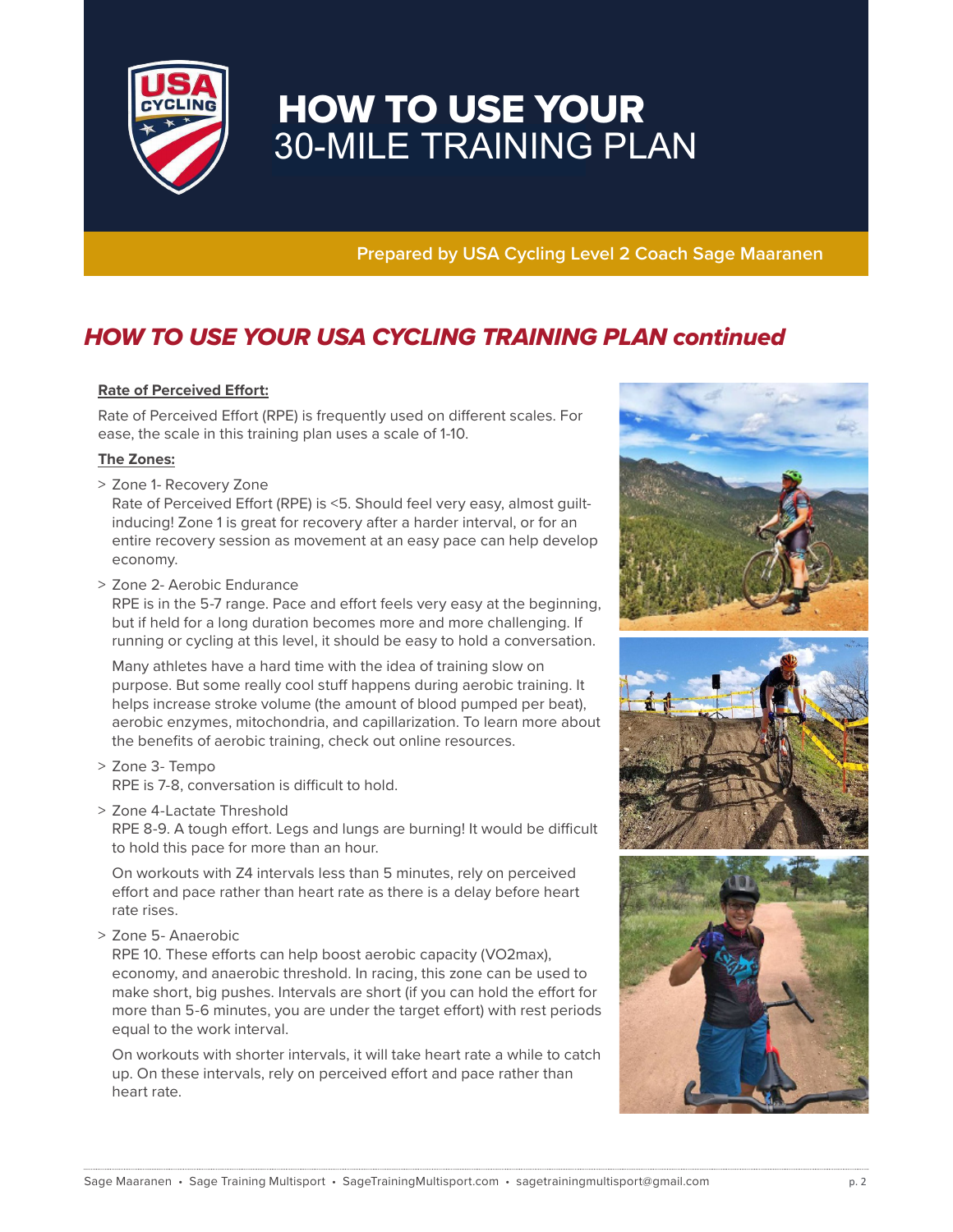

# NEW RIDER TRAINING PLAN 30-MILE TRAINING PLAN

## **Prepared by USA Cycling Level 2 Coach Sage Maaranen**

|                             | DAY <sub>1</sub> | DAY <sub>2</sub>                                                                                           | DAY3                                                                                                                                                                                                                                         | DAY 4    | DAY <sub>5</sub>                                                                                                                                              | DAY <sub>6</sub>                                                                                                                                                                                                                                                                                                                                                                                                                                  | DAY 7                                                                                                                                                                                                                                                                            |
|-----------------------------|------------------|------------------------------------------------------------------------------------------------------------|----------------------------------------------------------------------------------------------------------------------------------------------------------------------------------------------------------------------------------------------|----------|---------------------------------------------------------------------------------------------------------------------------------------------------------------|---------------------------------------------------------------------------------------------------------------------------------------------------------------------------------------------------------------------------------------------------------------------------------------------------------------------------------------------------------------------------------------------------------------------------------------------------|----------------------------------------------------------------------------------------------------------------------------------------------------------------------------------------------------------------------------------------------------------------------------------|
| WEEK1                       | Rest Day         | Foundation Ride<br>5mi ride at an easy<br>Z2 effort. Try to<br>keep cadence high,<br>roughly 90rpm.        | Easy Spin + drills<br>Spin around and have<br>fun for 30min-1hr. Find<br>an empty parking lot<br>to practice clipping in<br>and out, looking over<br>your shoulder while<br>riding in a straight line<br>and grabbing your<br>water bottle.  | Rest Day | Foundation Ride<br>5mi ride at a an easy<br>Z2 effort. Try to keep<br>cadence high, roughly<br>90rpm.<br>Or Easy Training<br>(e.g. Yoga, hiking,<br>swimming) | Easy Spin + drills<br>Spin around and have<br>fun for 30min-1hr. Find<br>an empty parking<br>lot to practice hand<br>signals for riding on<br>the road, making right<br>and left turns, and<br>grabbing snacks, etc.<br>from your pocket.<br>Or Rest Day                                                                                                                                                                                          | Long Ride-10mi<br>Warmup-10min easy<br>spinning, gradually<br>increasing effort to<br>Z2.<br>Ride for a total of<br>10mi, shooting for<br>average effort to be<br>in Z2.                                                                                                         |
| $\mathbf{\Omega}$<br>WEEK ; | Rest Day         | <b>Foundation Ride</b><br>7mi ride at an easy<br>Z2 effort. Try to<br>keep cadence high,<br>roughly 90rpm  | Easy Spin + drills<br>Spin around and have<br>fun for 30min-1hr. Find<br>an empty parking lot<br>to practice making<br>big to small spirals,<br>slow riding to practice<br>balance, and begin<br>adding speed to your<br>cornering practice. | Rest Day | Foundation Ride<br>7mi ride at a an easy<br>Z2 effort. Try to keep<br>cadence high, roughly<br>90rpm<br>Or Easy Training<br>(e.g. Yoga, hiking,<br>swimming)  | Easy Spin + drills<br>Spin around and<br>have fun for 30min-<br>1hr. Recruit a friend<br>and practice riding<br>behind one another.<br>Focus on making<br>your movements<br>predictable so that<br>the rider behind you<br>can anticipate your<br>actions. To make this<br>fun, try playing Follow<br>the Leader in an<br>empty parking lot.<br>Or Rest Day                                                                                       | Long Ride-15mi<br>Warmup-10min easy<br>spinning, gradually<br>increasing effort to<br>Z2.<br>Ride for a total of<br>15mi, shooting for<br>average effort to be<br>in Z2.                                                                                                         |
| $\infty$<br>WEEK            | Rest Day         | <b>Foundation Ride</b><br>10mi ride at an easy<br>Z2 effort. Try to<br>keep cadence high,<br>roughly 90rpm | Easy Spin + drills<br>Spin around and have<br>fun for 30min-1hr. Find<br>an empty parking lot<br>to practice making<br>fluid figure eights,<br>and repeat any other<br>skills you've found<br>challenging.                                   | Rest Day | Foundation Ride<br>10mi ride at a an easy<br>Z2 effort. Try to keep<br>cadence high, roughly<br>90rpm<br>Or Easy Training<br>(e.g. Yoga, hiking,<br>swimming) | Easy Spin + drills<br>Spin around and<br>have fun for 30min-<br>1hr. Recruit a friend<br>and practice riding<br>behind one another.<br>Focus on making<br>your movements<br>predictable so that<br>the rider behind you<br>can anticipate your<br>actions. To make<br>this fun, try playing<br>Follow the Leader in<br>an empty parking lot.<br>This week, challenge<br>your comfort zone<br>with proximity to the<br>rider ahead.<br>Or Rest Day | Long Ride-15mi<br>Ideally on terrain<br>similar to your race<br>course:<br>Warmup-10min easy<br>spinning, gradually<br>increasing effort to<br>Z2. Include 4x30sec<br>1-legged pedaling<br>drill.<br>Ride for a total of<br>15mi, shooting for<br>average effort to be<br>in Z2. |
|                             |                  |                                                                                                            | Sage Maaranen • Sage Training Multisport • SageTrainingMultisport.com • sagetrainingmultisport@gmail.com                                                                                                                                     |          |                                                                                                                                                               |                                                                                                                                                                                                                                                                                                                                                                                                                                                   | p. 3                                                                                                                                                                                                                                                                             |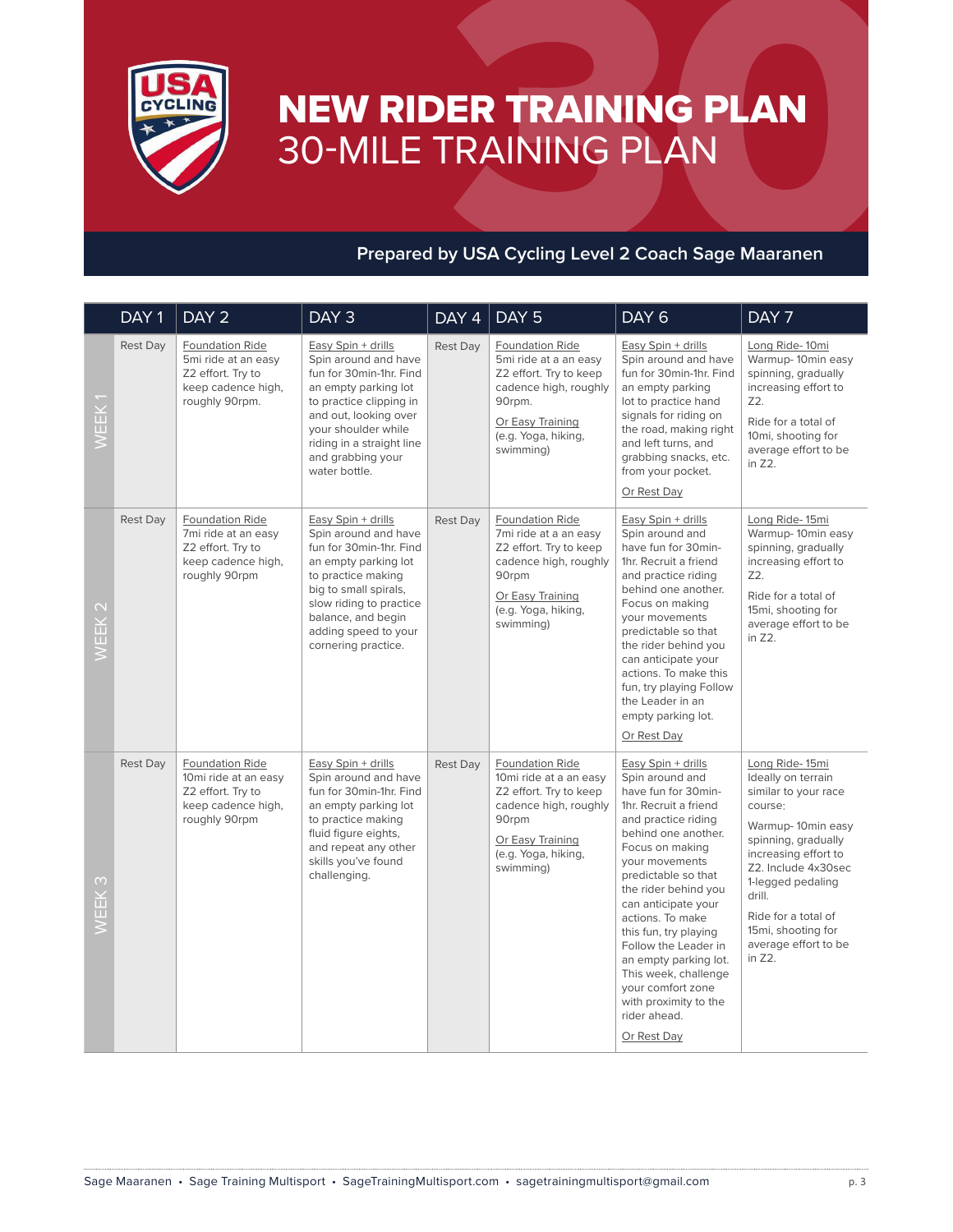

# NEW RIDER TRAINING PLAN 30-MILE TRAINING PLAN

### **Prepared by USA Cycling Level 2 Coach Sage Maaranen**

|                                                                                                                  | DAY <sub>1</sub>                                                                     | DAY <sub>2</sub>                                                                                                                                    | DAY <sub>3</sub>                                                                                                                                                                                                                                                                               | DAY 4           | DAY <sub>5</sub>                                                                                                                                                       | DAY <sub>6</sub>                                                                                                                                                                     | DAY <sub>7</sub>                                                                                                                                                                                                                                                                           |
|------------------------------------------------------------------------------------------------------------------|--------------------------------------------------------------------------------------|-----------------------------------------------------------------------------------------------------------------------------------------------------|------------------------------------------------------------------------------------------------------------------------------------------------------------------------------------------------------------------------------------------------------------------------------------------------|-----------------|------------------------------------------------------------------------------------------------------------------------------------------------------------------------|--------------------------------------------------------------------------------------------------------------------------------------------------------------------------------------|--------------------------------------------------------------------------------------------------------------------------------------------------------------------------------------------------------------------------------------------------------------------------------------------|
| 4<br><b>WEEK</b>                                                                                                 | Recovery<br>Week<br>(reduced<br>volume to<br>promote<br>recovery)<br><b>Rest Day</b> | Foundation Ride<br>7mi ride at an easy<br>Z2 effort. Try to keep<br>cadence high, roughly<br>90rpm                                                  | Easy Spin + drills<br>Spin around and have<br>fun for 30min-1hr.<br>Today work on pedal<br>stroke. There are<br>tons of great drills out<br>there, including:<br>*Single-leg pedaling<br>*Shifting focus<br>through each part of<br>the pedal stroke so<br>the power is even the<br>whole time | Rest Day        | <b>Foundation Ride</b><br>7mi ride at a an easy<br>Z2 effort. Try to keep<br>cadence high, roughly<br>90rpm<br>Or Easy Training<br>(e.g. Yoga, hiking,<br>swimming)    | Bonus Rest Day                                                                                                                                                                       | Long Ride-12mi<br>Ideally on terrain<br>similar to your race<br>course:<br>Warmup-10min easy<br>spinning, gradually<br>increasing effort to<br>Z2. Include 4x30sec<br>1-legged pedaling drill.<br>Ride for a total of 12mi,<br>shooting for average<br>effort to be in Z2.                 |
| LO<br><b>WEEK</b>                                                                                                | <b>Rest Day</b>                                                                      | Tempo Ride 2x10<br>Warmup-15min<br>gradually increasing<br>pace and effort<br>Set-<br>2x10min Z3, 5min<br>recoveries<br>Warmdown-10min<br>easy spin | Foundation Ride<br>10mi ride at an easy<br>Z2 effort. Try to keep<br>cadence high, roughly<br>90rpm                                                                                                                                                                                            | Rest Day        | Group Ride or<br>Threshold Ride 2x5:<br>Warmup-15min<br>gradually increasing<br>pace and effort<br>Set-<br>2x5min Z4, 5min<br>recoveries<br>Warmdown-10-20min<br>easy  | <b>Foundation Ride</b><br>10mi ride at an easy<br>Z2 effort. Try to keep<br>cadence high, roughly<br>90rpm<br>Or Easy Training<br>(e.g. Yoga, hiking,<br>swimming)<br>Or Rest Day    | Long Ride-25mi<br>Ideally on terrain<br>similar to your race<br>course:<br>Warmup-10min easy<br>spinning, gradually<br>increasing effort to<br>Z2. Include 4x30sec<br>1-legged pedaling drill.<br>Ride for a total of 25mi,<br>shooting for average<br>effort to be in Z2.                 |
| $\circ$<br>EEK                                                                                                   | <b>Rest Day</b>                                                                      | Tempo Ride 2x15<br>Warmup-15min<br>gradually increasing<br>pace and effort<br>Set-<br>2x15min Z3, 5min<br>recoveries<br>Warmdown-10min<br>easy spin | Foundation Ride<br>15mi ride at an easy<br>Z2 effort. Try to keep<br>cadence high, roughly<br>90rpm                                                                                                                                                                                            | Rest Day        | Group Ride or<br>Threshold Ride 2x6:<br>Warmup-15min<br>gradually increasing<br>pace and effort<br>Set-<br>2x6min Z4, 5min<br>recoveries<br>Warmdown-10-20min<br>easy  | <b>Foundation Ride</b><br>15mi ride at an easy<br>Z2 effort. Try to keep<br>cadence high, roughly<br>90rpm<br>Or Easy Training<br>(e.g. Yoga, hiking,<br>swimming)<br>Or Rest Day    | Long Ride-30mi<br>Ideally on terrain<br>similar to your race<br>course:<br>Warmup-10min easy<br>spinning, gradually<br>increasing effort to<br>Z2. Include 4x30sec<br>1-legged pedaling drill.<br>Ride for a total of 30mi,<br>shooting for average<br>effort to be in Z2.                 |
| WEEK                                                                                                             | <b>Rest Day</b>                                                                      | Tempo Ride 2x20<br>Warmup-15min<br>gradually increasing<br>pace and effort<br>Set-<br>2x20min Z3, 5min<br>recoveries<br>Warmdown-10min<br>easy spin | Foundation Ride<br>15-20mi ride at an<br>easy Z2 effort. Try to<br>keep cadence high,<br>roughly 90rpm                                                                                                                                                                                         | <b>Rest Day</b> | Group Ride or<br>Threshold Ride 3x5:<br>Warmup-15min<br>gradually increasing<br>pace and effort<br>Set-<br>3x5min Z4, 5min<br>recoveries<br>Warmdown-10-<br>20min easy | <b>Foundation Ride</b><br>15-20mi ride at an<br>easy Z2 effort. Try to<br>keep cadence high,<br>roughly 90rpm<br>Or Easy Training<br>(e.g. Yoga, hiking,<br>swimming)<br>Or Rest Day | Long Ride- 30-35mi<br>Ideally on terrain<br>similar to your race<br>course:<br>Warmup-10min easy<br>spinning, gradually<br>increasing effort to<br>Z2. Include 4x30sec<br>1-legged pedaling<br>drill.<br>Ride for a total of<br>30-35mi, shooting for<br>average effort to be<br>in $Z2$ . |
| Sage Maaranen • Sage Training Multisport • SageTrainingMultisport.com • sagetrainingmultisport@gmail.com<br>p. 4 |                                                                                      |                                                                                                                                                     |                                                                                                                                                                                                                                                                                                |                 |                                                                                                                                                                        |                                                                                                                                                                                      |                                                                                                                                                                                                                                                                                            |